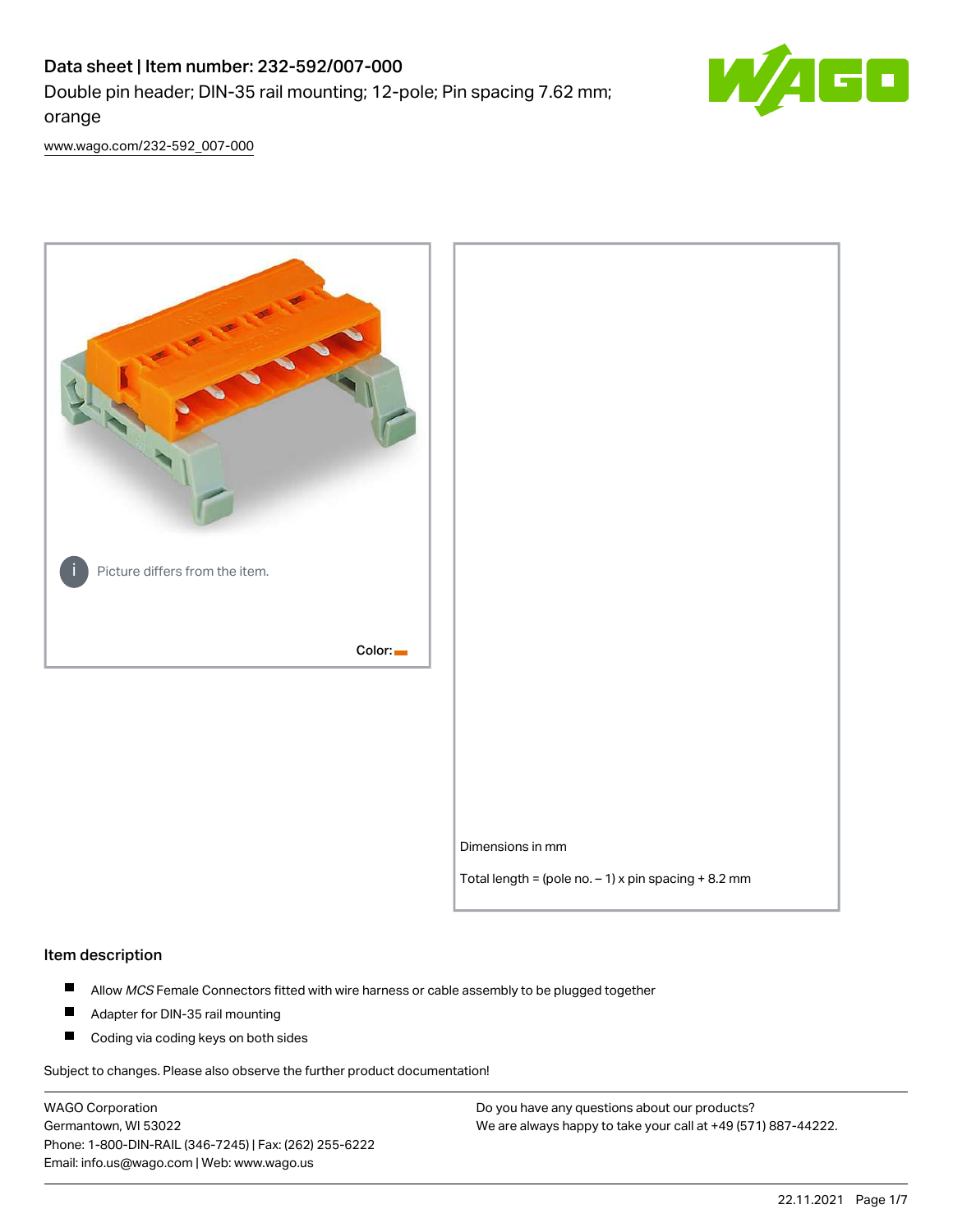

### Data Notes

| Safety information 1 | The <i>MCS – MULTI CONNECTION SYSTEM</i> includes connectors<br>without breaking capacity in accordance with DIN EN 61984. When<br>used as intended, these connectors must not be connected<br>/disconnected when live or under load. The circuit design should<br>ensure header pins, which can be touched, are not live when<br>unmated. |
|----------------------|--------------------------------------------------------------------------------------------------------------------------------------------------------------------------------------------------------------------------------------------------------------------------------------------------------------------------------------------|
| Variants:            | Other pole numbers<br>Other versions (or variants) can be requested from WAGO Sales or<br>configured at https://configurator.wago.com/                                                                                                                                                                                                     |

## Electrical data

## IEC Approvals

| Ratings per                 | IEC/EN 60664-1                                                        |
|-----------------------------|-----------------------------------------------------------------------|
| Ratings (note)              | Notice: Male connectors must not be live when disconnected!           |
| Rated voltage (III / 3)     | 500 V                                                                 |
| Rated surge voltage (III/3) | 6 <sub>kV</sub>                                                       |
| Rated voltage (III/2)       | 630 V                                                                 |
| Rated surge voltage (III/2) | 6 <sub>kV</sub>                                                       |
| Nominal voltage (II/2)      | 1000V                                                                 |
| Rated surge voltage (II/2)  | 6 <sub>kV</sub>                                                       |
| Rated current               | 12A                                                                   |
| Legend (ratings)            | $(III / 2)$ $\triangle$ Overvoltage category III / Pollution degree 2 |

## UL Approvals

| Approvals per                  | UL 1059 |
|--------------------------------|---------|
| Rated voltage UL (Use Group B) | 300 V   |
| Rated current UL (Use Group B) | 15 A    |
| Rated voltage UL (Use Group D) | 300 V   |
| Rated current UL (Use Group D) | 10 A    |

## Ratings per UL

| Rated voltage UL 1977 | 600 V |
|-----------------------|-------|
| Rated current UL 1977 |       |

Subject to changes. Please also observe the further product documentation!

| <b>WAGO Corporation</b>                                | Do you have any questions about our products?                 |  |
|--------------------------------------------------------|---------------------------------------------------------------|--|
| Germantown, WI 53022                                   | We are always happy to take your call at +49 (571) 887-44222. |  |
| Phone: 1-800-DIN-RAIL (346-7245)   Fax: (262) 255-6222 |                                                               |  |
| Email: info.us@wago.com   Web: www.wago.us             |                                                               |  |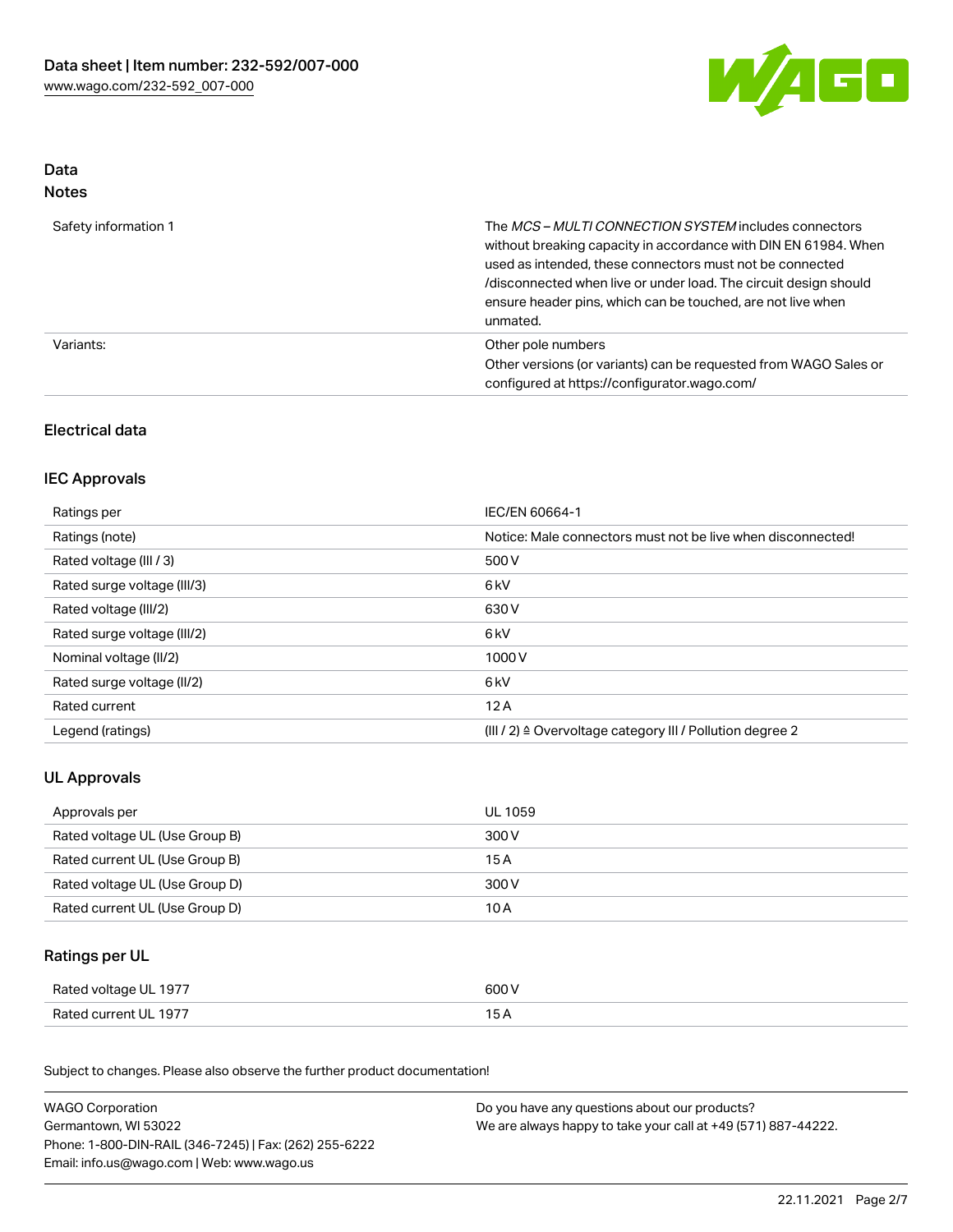Phone: 1-800-DIN-RAIL (346-7245) | Fax: (262) 255-6222

Email: info.us@wago.com | Web: www.wago.us



## CSA Approvals

| Approvals per                                                              | <b>CSA</b>                                                    |
|----------------------------------------------------------------------------|---------------------------------------------------------------|
| Rated voltage CSA (Use Group B)                                            | 300V                                                          |
| Rated current CSA (Use Group B)                                            | 15A                                                           |
| Rated voltage CSA (Use Group D)                                            | 300 V                                                         |
| Rated current CSA (Use Group D)                                            | 10A                                                           |
| <b>Connection data</b>                                                     |                                                               |
| Total number of potentials                                                 | 12                                                            |
| Number of connection types                                                 | 1                                                             |
| Number of levels                                                           | 1                                                             |
| <b>Connection 1</b>                                                        |                                                               |
| Number of poles                                                            | 12                                                            |
| Physical data                                                              |                                                               |
| Pin spacing                                                                | 7.62 mm / 0.3 inch                                            |
| Width                                                                      | 91.82 mm / 3.615 inch                                         |
| Height from upper-edge of DIN-rail                                         | 15 mm / 0.591 inch                                            |
| Depth                                                                      | 42.5 mm / 1.673 inch                                          |
| Mechanical data                                                            |                                                               |
| Mounting type                                                              | DIN-35 rail                                                   |
| Plug-in connection                                                         |                                                               |
| Contact type (pluggable connector)                                         | Male connector/plug                                           |
| Connector (connection type)                                                | for pluggable connector                                       |
| Mismating protection                                                       | No                                                            |
| Locking of plug-in connection                                              | Without                                                       |
| Material data                                                              |                                                               |
| Color                                                                      | orange                                                        |
| Material group                                                             | $\mathbf{I}$                                                  |
| Insulation material                                                        | Polyamide (PA66)                                              |
| Flammability class per UL94                                                | V <sub>0</sub>                                                |
| Subject to changes. Please also observe the further product documentation! |                                                               |
| <b>WAGO Corporation</b>                                                    | Do you have any questions about our products?                 |
| Germantown, WI 53022                                                       | We are always happy to take your call at +49 (571) 887-44222. |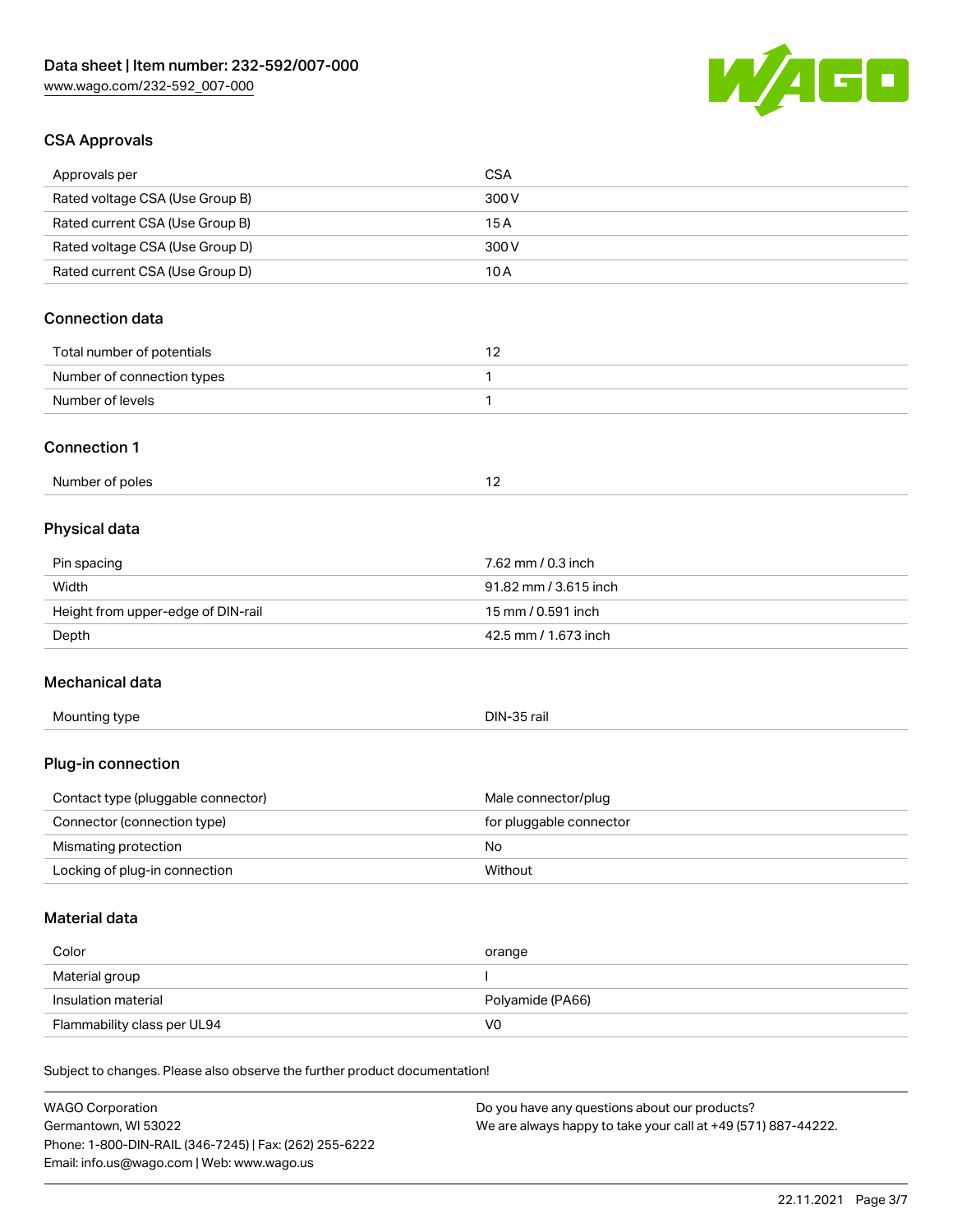[www.wago.com/232-592\\_007-000](http://www.wago.com/232-592_007-000)



| Contact material | Electrolytic copper (E <sub>Cu</sub> ) |
|------------------|----------------------------------------|
| Contact plating  | tin-plated                             |
| Fire load        | 0.321 MJ                               |
| Weight           | 14.2 g                                 |
|                  |                                        |

## Environmental requirements

| Limit temperature range | ⊥+100 °ົ<br>-60 |
|-------------------------|-----------------|
|-------------------------|-----------------|

#### Commercial data

| Product Group         | 3 (Multi Conn. System) |
|-----------------------|------------------------|
| PU (SPU)              | 10 Stück               |
| Packaging type        | box                    |
| Country of origin     | DE                     |
| <b>GTIN</b>           | 4045454340704          |
| Customs tariff number | 8536694040             |

## Approvals / Certificates

#### Country specific Approvals

| Logo               | Approval                                     | <b>Additional Approval Text</b> | Certificate<br>name |
|--------------------|----------------------------------------------|---------------------------------|---------------------|
|                    | CВ<br>DEKRA Certification B.V.               | IEC 61984                       | NL-39756            |
| EMA<br><b>NEUR</b> | <b>KEMA/KEUR</b><br>DEKRA Certification B.V. | EN 61984                        | 2190761.01          |

#### Ship Approvals

Email: info.us@wago.com | Web: www.wago.us

|                                        |                                                                            |                                                               | Certificate |
|----------------------------------------|----------------------------------------------------------------------------|---------------------------------------------------------------|-------------|
| Logo                                   | Approval                                                                   | <b>Additional Approval Text</b>                               | name        |
| ABS                                    | <b>ABS</b>                                                                 |                                                               | $19-$       |
|                                        | American Bureau of Shipping                                                |                                                               | HG15869876- |
|                                        |                                                                            |                                                               | <b>PDA</b>  |
|                                        | BV                                                                         | <b>IEC 60998</b>                                              | 11915/D0 BV |
|                                        | Bureau Veritas S.A.                                                        |                                                               |             |
|                                        | <b>DNV GL</b>                                                              | EN 60998                                                      | TAE000016Z  |
| Det Norske Veritas, Germanischer Lloyd |                                                                            |                                                               |             |
|                                        | Subject to changes. Please also observe the further product documentation! |                                                               |             |
| <b>WAGO Corporation</b>                |                                                                            | Do you have any questions about our products?                 |             |
| Germantown, WI 53022                   |                                                                            | We are always happy to take your call at +49 (571) 887-44222. |             |
|                                        | Phone: 1-800-DIN-RAIL (346-7245)   Fax: (262) 255-6222                     |                                                               |             |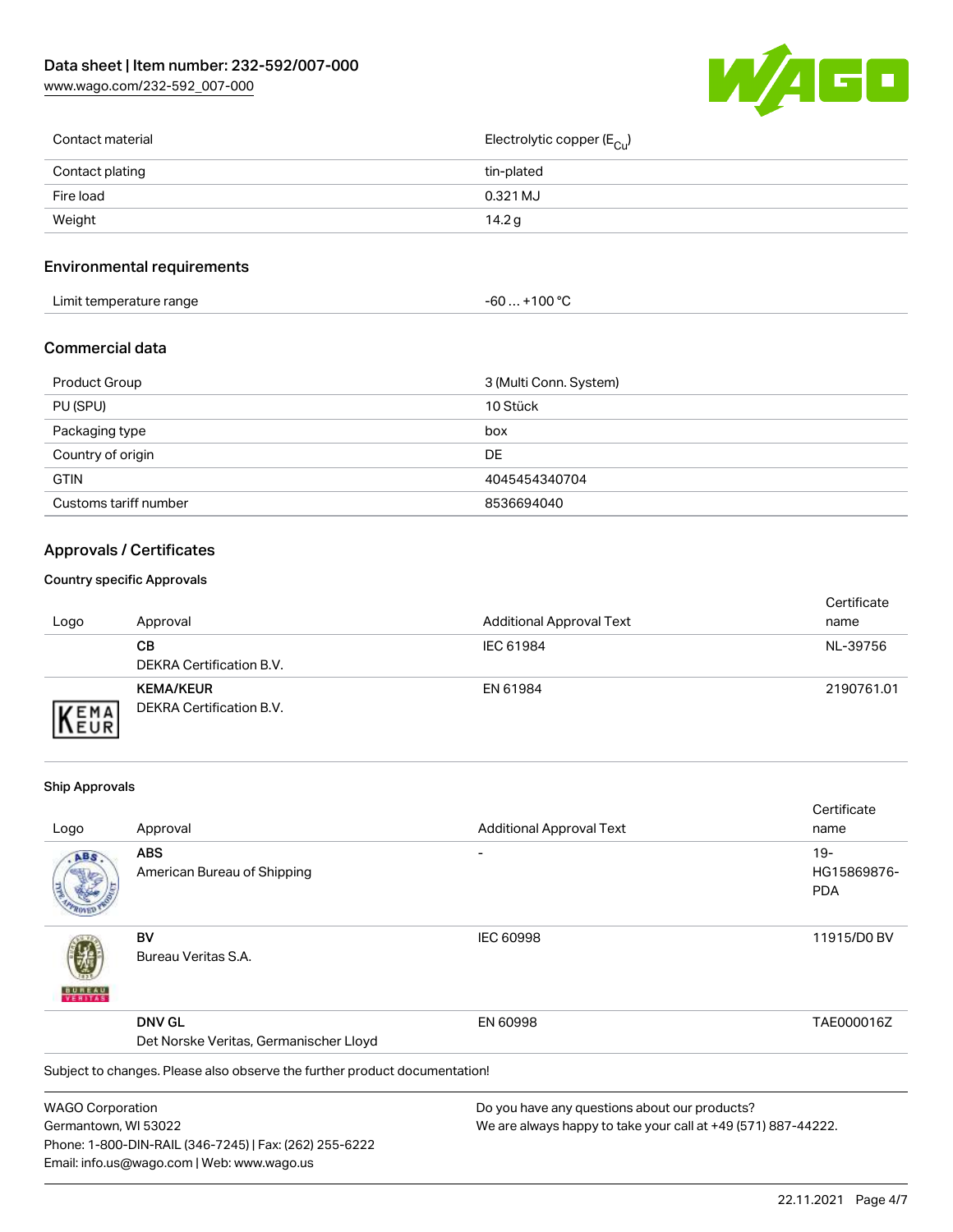

[www.wago.com/231-130](http://www.wago.com/231-130)

#### UL-Approvals

| Logo                       | Approval                                    | <b>Additional Approval Text</b> | Certificate<br>name |
|----------------------------|---------------------------------------------|---------------------------------|---------------------|
| R                          | <b>UR</b><br>Underwriters Laboratories Inc. | <b>UL 1977</b>                  | E45171              |
| $\boldsymbol{\mathcal{P}}$ | <b>UR</b><br>Underwriters Laboratories Inc. | <b>UL 1059</b>                  | E45172              |

### Counterpart



| ltem no.231-712/026-000                                                                                               |                                  |
|-----------------------------------------------------------------------------------------------------------------------|----------------------------------|
| 1-conductor female connector; CAGE CLAMP®; 2.5 mm <sup>2</sup> ; Pin spacing 7.62 mm; 12-pole; 2,50 mm <sup>2</sup> ; | www.wago.com/231-712/026-<br>000 |
| orange                                                                                                                |                                  |

## Optional accessories

## Coding

| Coding               |                                                                                   |
|----------------------|-----------------------------------------------------------------------------------|
|                      | Item no.: 231-130                                                                 |
|                      | Coding key; snap-on type; light gray                                              |
| <b>Carrier rail</b>  |                                                                                   |
| Mounting accessories |                                                                                   |
|                      | Item no.: 210-197                                                                 |
|                      | Ctool corrier roll, 25 y 15 mm 1.5 mm thiola 2 m longualetteducimiler to EN CO715 |

| Steel carrier rail; 35 x 15 mm; 1.5 mm thick; 2 m long; slotted; similar to EN 60715; silver-colored                                        | www.wago.com/210-197 |
|---------------------------------------------------------------------------------------------------------------------------------------------|----------------------|
| Item no.: 210-198<br>Copper carrier rail; 35 x 15 mm; 2.3 mm thick; 2 m long; unslotted; according to EN 60715; copper-<br>colored          | www.wago.com/210-198 |
| Item no.: 210-504<br>Steel carrier rail; 35 x 7.5 mm; 1 mm thick; 2 m long; slotted; galvanized; according to EN 60715; silver-<br>colored  | www.wago.com/210-504 |
| Item no.: 210-505<br>Steel carrier rail; 35 x 7.5 mm; 1 mm thick; 2 m long; unslotted; galvanized; according to EN 60715;<br>silver-colored | www.wago.com/210-505 |
| Item no.: 210-506<br>Steel carrier rail; 35 x 15 mm; 1.5 mm thick; 2 m long; unslotted; galvanized; similar to EN 60715; silver-<br>colored | www.wago.com/210-506 |
|                                                                                                                                             |                      |

Item no.: 210-508

Subject to changes. Please also observe the further product documentation!

| <b>WAGO Corporation</b>                                | Do you have any questions about our products?                 |
|--------------------------------------------------------|---------------------------------------------------------------|
| Germantown, WI 53022                                   | We are always happy to take your call at +49 (571) 887-44222. |
| Phone: 1-800-DIN-RAIL (346-7245)   Fax: (262) 255-6222 |                                                               |
| Email: info.us@wago.com   Web: www.wago.us             |                                                               |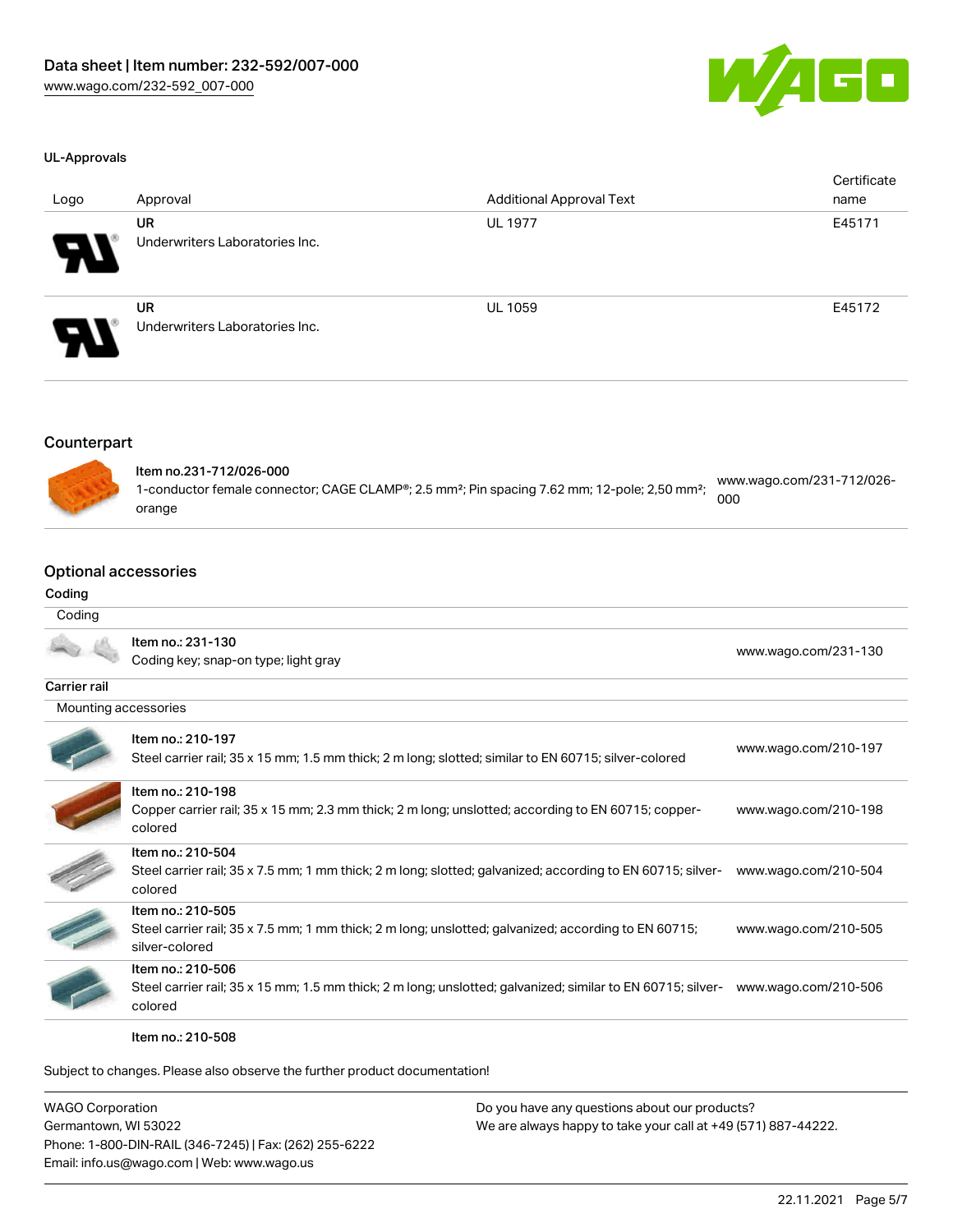## Data sheet | Item number: 232-592/007-000

[www.wago.com/232-592\\_007-000](http://www.wago.com/232-592_007-000)



| $\sim$ |
|--------|
|        |
| ۱      |
|        |

Steel carrier rail; 35 x 15 mm; 1.5 mm thick; 2 m long; slotted; galvanized; similar to EN 60715; silvercolored [www.wago.com/210-508](http://www.wago.com/210-508)

| Item no.: 210-113<br>Steel carrier rail; 35 x 7.5 mm; 1 mm thick; 2 m long; unslotted; according to EN 60715; silver-colored                                          | www.wago.com/210-113 |
|-----------------------------------------------------------------------------------------------------------------------------------------------------------------------|----------------------|
| Item no.: 210-118<br>Steel carrier rail; 35 x 15 mm; 2.3 mm thick; 2 m long; unslotted; according to EN 60715; silver-colored                                         | www.wago.com/210-118 |
| Item no.: 210-112<br>Steel carrier rail; 35 x 7.5 mm; 1 mm thick; 2 m long; slotted; according to EN 60715; "Hole width 25 mm; www.wago.com/210-112<br>silver-colored |                      |
| Item no.: 210-114<br>Steel carrier rail; 35 x 15 mm; 1.5 mm thick; 2 m long; unslotted; similar to EN 60715; silver-colored                                           | www.wago.com/210-114 |
| Item no.: 210-115<br>Steel carrier rail; 35 x 7.5 mm; 1 mm thick; 2 m long; slotted; according to EN 60715; "Hole width 18 mm; www.wago.com/210-115<br>silver-colored |                      |
| Item no.: 210-196<br>Aluminum carrier rail; 35 x 8.2 mm; 1.6 mm thick; 2 m long; unslotted; similar to EN 60715; silver-colored                                       | www.wago.com/210-196 |

## Downloads Documentation

| <b>Additional Information</b>                                                 |            |               |          |
|-------------------------------------------------------------------------------|------------|---------------|----------|
| Technical explanations                                                        | 2019 Apr 3 | pdf<br>2.0 MB | Download |
|                                                                               |            |               |          |
| <b>CAD files</b>                                                              |            |               |          |
| CAE data                                                                      |            |               |          |
| EPLAN Data Portal 232-592/007-000                                             |            | URL           | Download |
| EPLAN Data Portal 232-592/007-000                                             |            | URL           | Download |
|                                                                               |            |               |          |
| <b>Environmental Product Compliance</b>                                       |            |               |          |
| <b>Compliance Search</b>                                                      |            |               |          |
| Environmental Product Compliance 232-592/007-000                              |            | URL           | Download |
| Double pin header; DIN-35 rail mounting; 12-pole; Pin spacing 7.62 mm; orange |            |               |          |
| Subject to changes. Please also observe the further product documentation!    |            |               |          |

| <b>WAGO Corporation</b>                                |
|--------------------------------------------------------|
| Germantown, WI 53022                                   |
| Phone: 1-800-DIN-RAIL (346-7245)   Fax: (262) 255-6222 |
| Email: info.us@wago.com   Web: www.wago.us             |

Do you have any questions about our products? We are always happy to take your call at +49 (571) 887-44222.